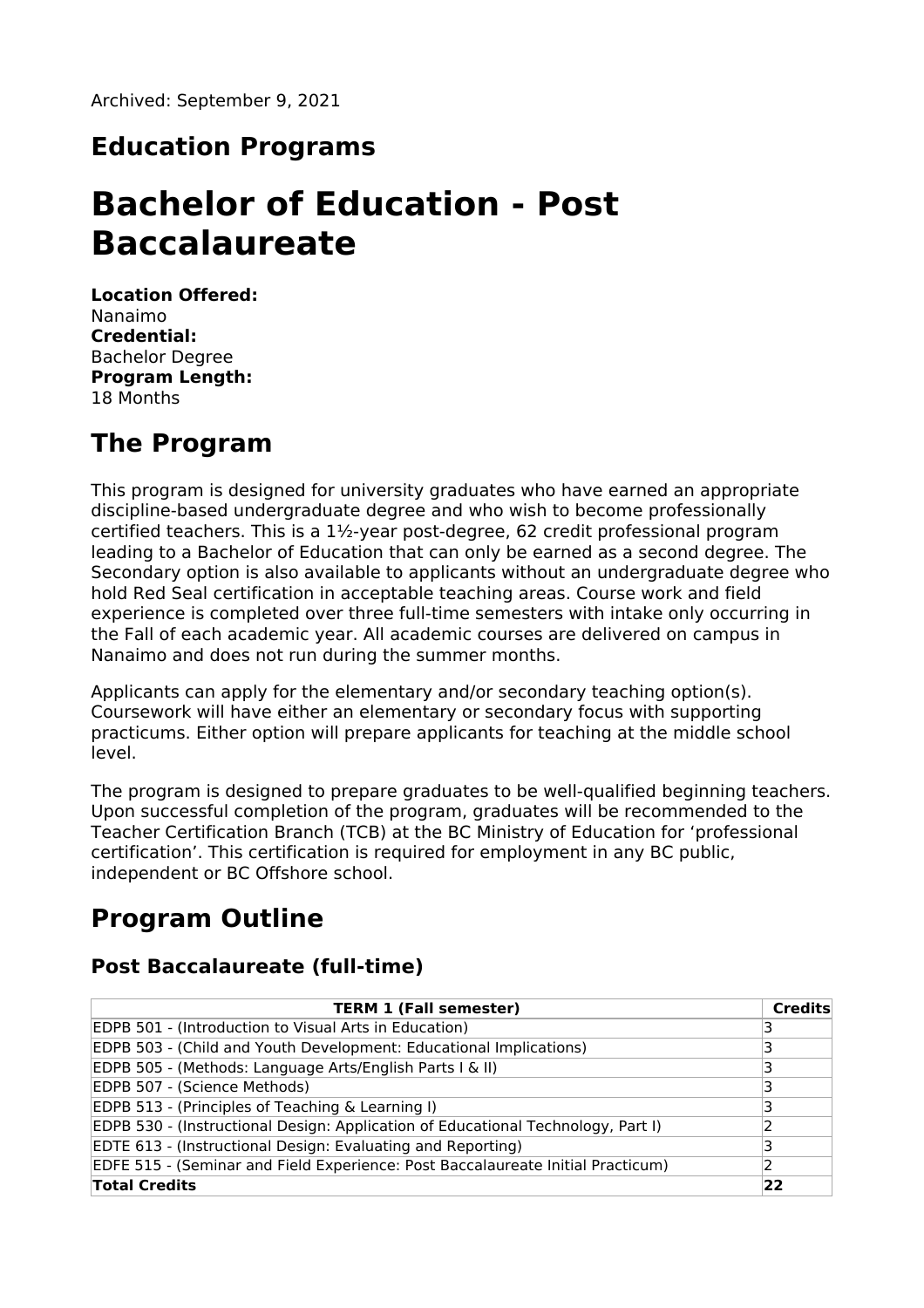| <b>TERM 2 (Spring semester)</b>                                                   | <b>Credits</b> |
|-----------------------------------------------------------------------------------|----------------|
| EDPB 506 - (Mathematics Methods)                                                  |                |
| EDPB 508 - (Social Studies Methods)                                               |                |
| EDPB 509 - (Physical Education Methods)                                           |                |
| EDPB 512 - (Secondary Teaching Specialties)* or,                                  |                |
| EDTE 523 - (Methods: Language Acquisition)**                                      |                |
| EDPB 514 - (Principles of Teaching & Learning II)                                 |                |
| EDTE 522 - (Introduction to the Performing Arts in Education)                     |                |
| EDPB 531 - (Instructional Design: Application of Educational Technology, Part II) |                |
| EDFE 520 - (Field Experience: Post Baccalaureate Spring Practicum)                |                |
| <b>Total Credits</b>                                                              | 23             |

**\*** Students in the Secondary Stream will select EDPB 512. **\*\*** Students in the Elementary Stream will select EDTE 523.

| TERM 3 (Fall semester)***                                                    | <b>Credits</b> |
|------------------------------------------------------------------------------|----------------|
| EDPB 600 - (Planning and Professional Development: E-portfolio)              | 3              |
| EDTE 519 - (Foundations of Education in British Columbia)                    |                |
| EDPB 614 - (The Inclusive Classroom: Social Justice Issues in the Classroom) | 3              |
| <b>EDTE 615 - (The Inclusive Classroom: The Special Needs Learner)</b>       | 3              |
| EDFE 610 - (Field Experience: Post Baccalaureate Final Practicum)            | 5              |
| <b>Total Credits</b>                                                         | 17             |
| <b>Total Program Credits</b>                                                 | 62             |

\*\*\* TERM 3 is an interdisciplinary integrated term taken as <sup>a</sup> whole entity (i.e. courses do not run as 'stand alone' units).

# **Admission Requirements**

Application can be made to both the elementary and secondary teaching options. Each program requires a separate VIU Application Form. Please read all the details below and for a summary of all application details, please consult the Application Information & Checklist (domestic applicants, international applicants) for important information.

### **Elementary Teaching Option:**

The Admission requirements for the elementary teaching option will be as follows:

- Degree from a recognized university or university-college acceptable in content to the VIU Faculty of Education, VIU Admissions and Registration, and the BC Ministry of Education Teacher Certification Branch;
	- o See the Summary of Elementary Teaching (Kindergarten to Grade 7) Prerequisites for more information;
- A minimum grade point average of 2.33 ("C+") on the 60 most recent credits attempted;
- Six credits, or equivalent of approved undergraduate Composition and Literature courses;
- Three credits of approved undergraduate sciences;
- Three credits of approved undergraduate mathematics;
- Three credits of approved undergraduate Canadian studies;
- Submission of official transcripts, including those for interim course work, from all post-secondary institutions attended (excluding VIU), as per VIU application procedures. Photocopies/faxed copies of transcripts are not acceptable.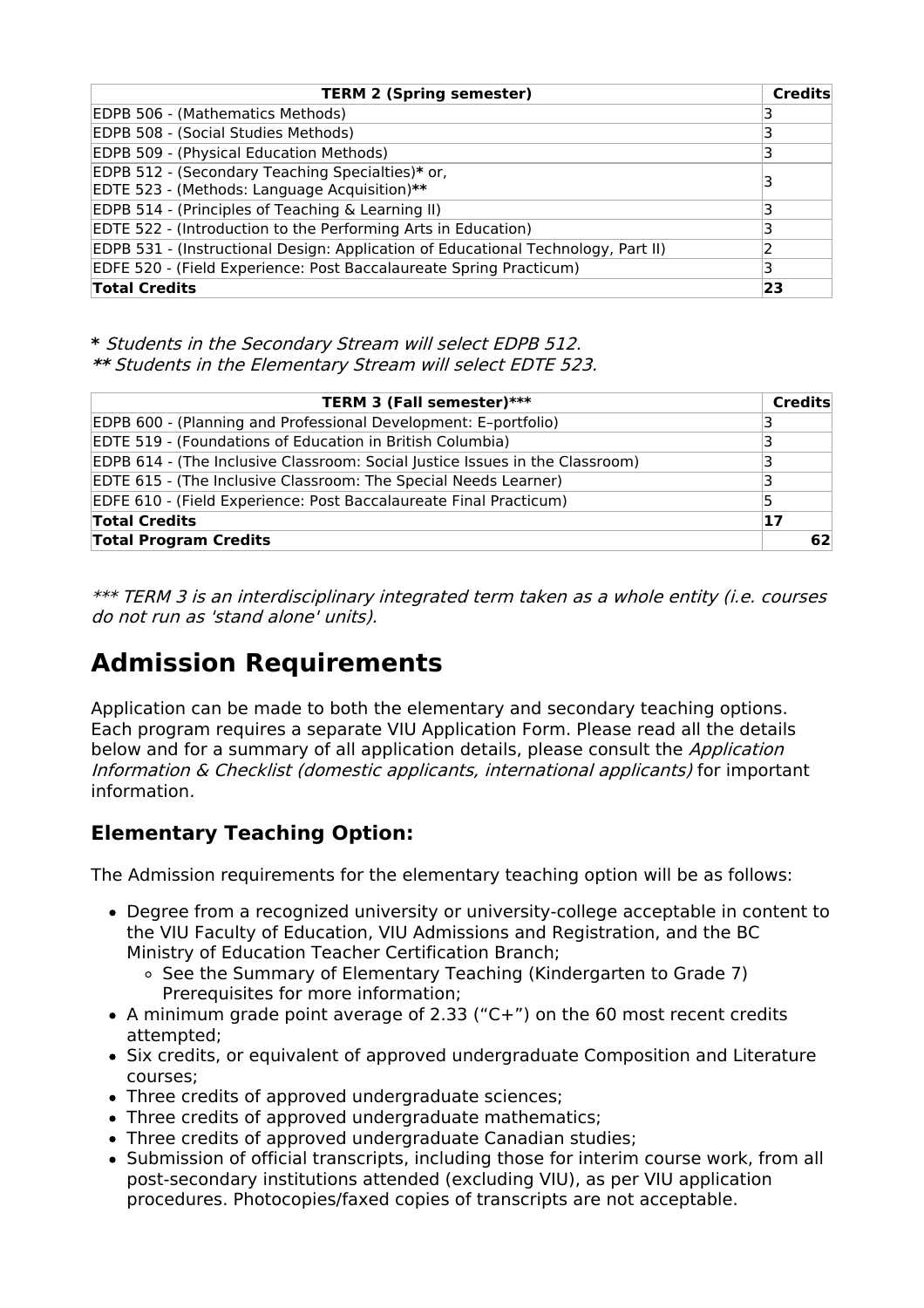- Completion of the CASPer test.
- Completion of an Applicant Profile.

### **Secondary Teaching Option:**

The Admission requirements for the secondary teaching option will be as follows:

- Degree from a recognized university or college acceptable in content to the VIU Faculty of Education, VIU Admissions and Registration, and the BC Ministry of Education Teacher Certification Branch;
	- o See the Summary of Secondary Teaching (Grades 8 to 12) Prerequisites for more information;
- For trades teaching applicants, a Red Seal acceptable in content to the VIU Faculty of Education, VIU Admissions and Registration, and the BC Ministry of Education Teacher Certification Branch.
- A minimum grade point average of 2.33 ("C+") on the 60 most recent credits attempted;
- Six credits, or equivalent of approved undergraduate Composition and Literature courses;
- Submission of official transcripts, including those for interim course work, from all post-secondary institutions attended (excluding VIU), as per VIU application procedures. Photocopies/faxed copies of transcripts are not acceptable.
- Completion of the CASPer test.
- Completion of an Applicant Profile.

**Note:** Review the Application Information & Checklist (domestic applicants, international applicants) for important information.

### **Access Initiative**

Vancouver Island University is committed to the recruitment, retention and graduation of Aboriginal students. The University also recognizes that Aboriginal applicants have traditionally been under-represented in teacher education, as articulated in the Accord on Indigenous Education (2010).

The Faculty of Education's Access Initiative is designed to give access to individuals who are members of groups in our society who have historically been underrepresented in the teaching profession in BC. In order to achieve this objective, we encourage Aboriginal applicants to self-identify and apply under the Access Initiative housed within the Applicant Profile.

### **Notes on Admission**

- Enrolment in this program is limited. Students who meet or exceed the minimum admission requirements may not necessarily be admitted to the program.
- For advice on program admission, pending course work selection, support in application or review of credentials, and transfer credit acceptability, please consult with Faculty of Education Advising.
- Applicants are advised that competence is required in the areas of oral and written communications, inter-personal skills, computation and computer applications.
- The Applicant Profile is accessed online in the VIU Student Record and asks applicants to document how they have met BC Ministry of Education Teacher certification requirements and to identify potential teachable areas. The Applicant Profile can be revised any time up to the deadline.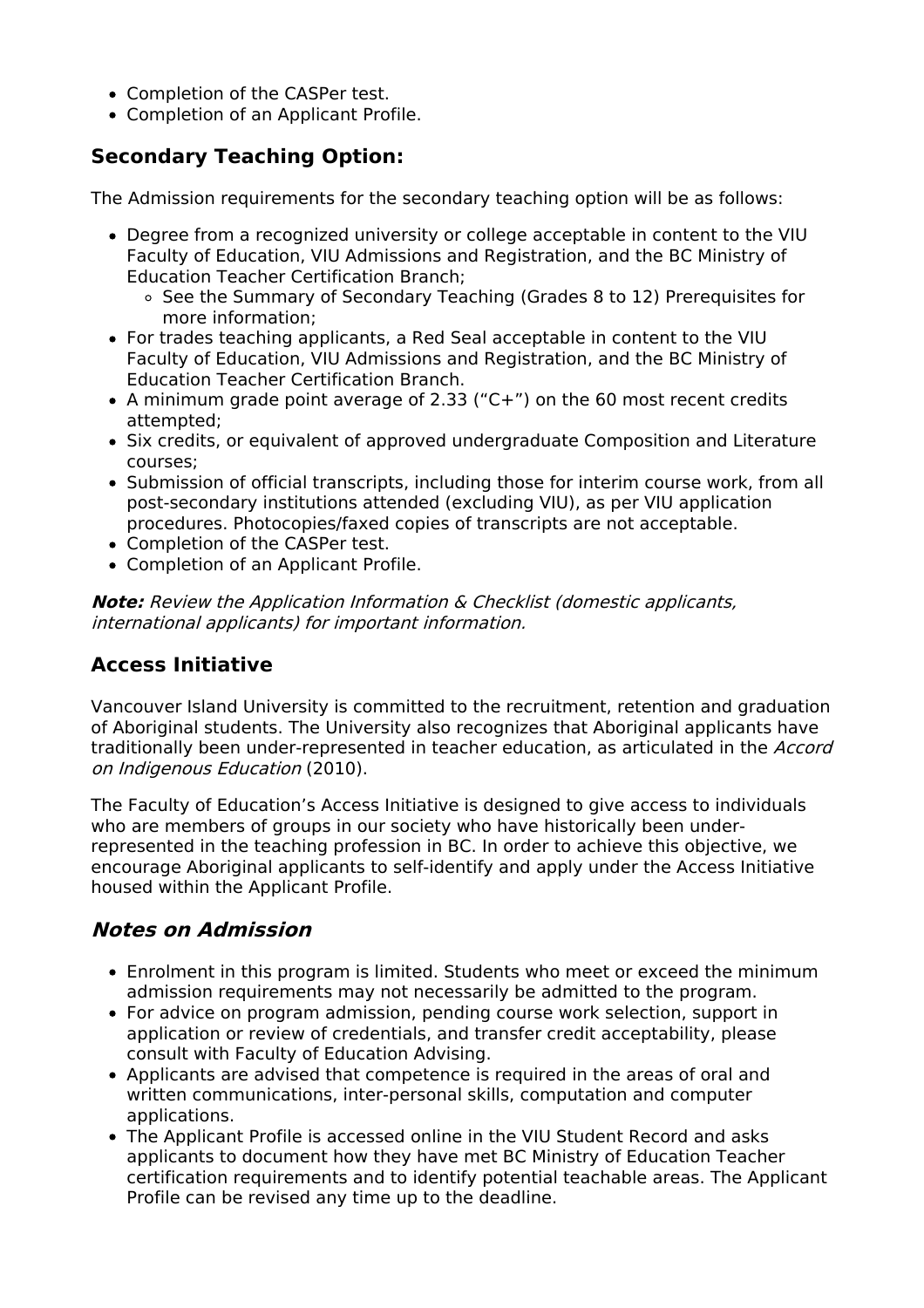- Admission rankings are determined by a combination of GPA (60%) and CASPer test results (40%).
- Applicants applying to both programs will indicate their teaching preference (secondary or elementary) within the Applicant Profile.
- Prior to placement in field experience and/or practicum placements applicants will require a satisfactory Criminal Record Check which VIU will process through the British Columbia Ministry of Public Safety and Solicitor General in conjunction with the Criminal Records Review Act. A check completed through the RCMP is not sufficient to meet the requirements of the Act.
- To ensure applicants are suited to work in schools, the Faculty of Education may require additional screening to the satisfaction of individual school districts. This may include individuals re-entering the program.
- Applicants who have been convicted of a criminal offense or given an absolute or conditional discharge must consult with, and be deemed eligible for certification by the BC Ministry of Education Teacher Certification Branch (TCB) prior to making an application to the program. Applicants are strongly advised to keep all records of correspondence with the TCB in case it is necessary to demonstrate compliance.
- Applicants to the secondary option will be considered in relation to provincial shortages in specific specialty areas. Eligibility for these secondary seats will be determined by undergraduate course work.
- To meet the needs of the teaching profession, from time to time, it may be necessary to give preference to applicants with discipline specialties/focus areas in high need areas such as French immersion, Indigenous education and Special Education.
- Applicants are advised that the Faculty of Education utilizes a variety of technologies, online services, and tools in providing an array of pedagogical experiences. An up-to-date laptop will be an asset to the student experience.

### **Notes on Program Progression**

- Students must be able to demonstrate appropriate professional behaviour befitting the teaching profession as outlined in the Professional Standards for BC Educators BC Ministry of Education document.
- For program progression, all EDFE, EDPB, and EDTE course work must be completed with a minimum grade of "C+" in each course.
- All practica must be completed satisfactorily.

### **Notes on Professional Certification**

- Upon successful graduation from the program, graduates must apply to the BC Ministry of Education Teacher Certification Branch (TCB) for professional certification. All associated fees, documents, transcripts, etc. are the responsibility of the graduate.
- As articulated by the TCB, professional certification is "valid for teaching B.C.'s Kindergarten to Grade 12 education system". Graduates hoping to gain employment in a BC public school are advised to check with the local school district(s) for any additional required qualifications and/or teaching restrictions.
- Upon successful graduation from the program, graduates are strongly encouraged to also apply to the Teacher Qualification Service (TQS) to assist in establishing qualifications for salary purposes in BC public schools. All associated fees, documents, transcripts, etc. are the responsibility of the graduate.
- Graduates are advised to keep original hard copies of important documents (i.e., Field Experience/Practicum reports) as the Faculty of Education cannot provide additional copies.